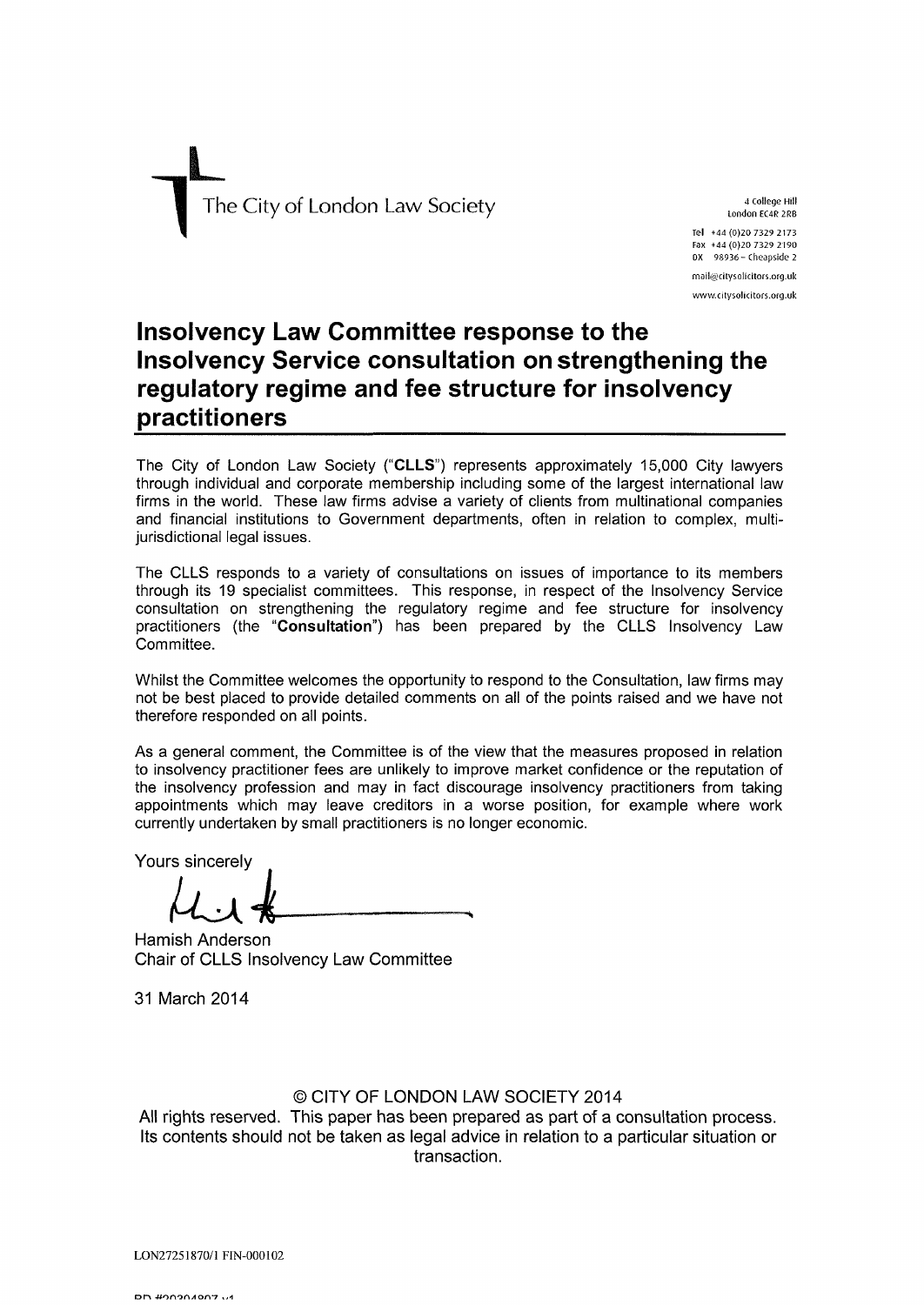#### **THE CITY OF LONDON LAW SOCIETY INSOLVENCY LAW COMMITTEE**

Individuals and firms represented on this Committee are as follows:

Hamish Anderson (Norton Rose Fulbright LLP) (Chairman)

C. Balmond (Freshfields Bruckhaus Deringer LLP)

- G. Boothman (Ashurst LLP)
- T. Bugg (Linklaters LLP)
- A. Cohen (Clifford Chance LLP)
- B. Klinger (Sidley Austin LLP)
- J. Bannister (Hogan Lovells International LLP)
- S. Frith (Stephenson Harwood)
- S. Gale (Herbert Smith Freehills LLP)
- I. Johnson (Slaughter and May)
- B. Larkin (Berwin Leighton Paisner LLP)

D. McCahill (Skadden Arps Slate Meagher & Flom (UK) LLP)

Ms J. Marshall (Allen & Overy LLP) (Deputy Chairman)

B. Nurse (Dentons UKMEA LLP)

J.H.D. Roome (Bingham McCutchen LLP)

P. Wiltshire (CMS Cameron McKenna LLP)

M. Woollard (King & Wood Mallesons SJ Berwin)

Working party members for this consultation:

Jennifer Marshall Byron Nurse Ian Johnson Stuart Frith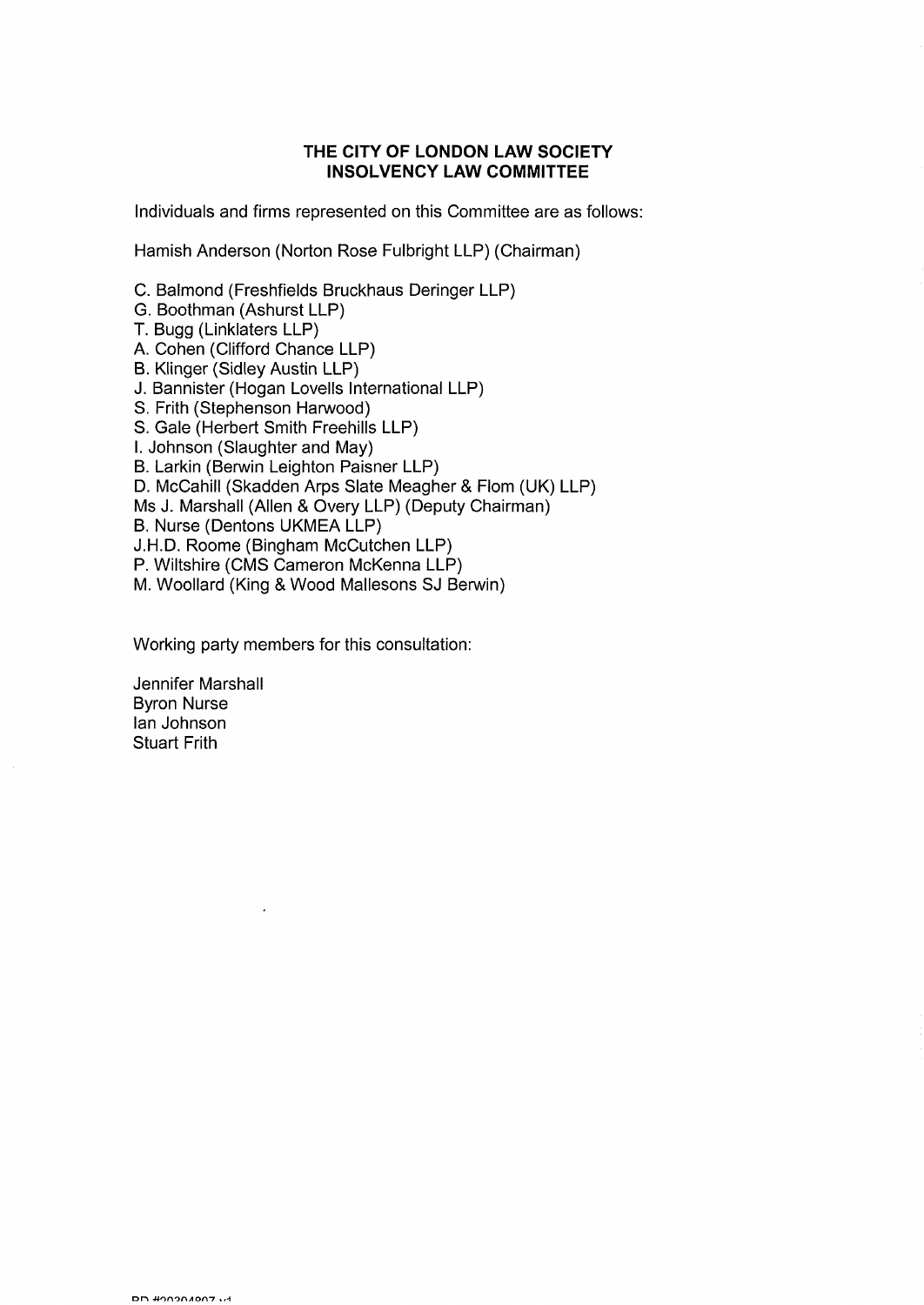### PART 1. COMMENTS ON SPECIFIC QUESTIONS RAISED IN THE CONSULTATION PAPER - REGULATION OF INSOLVENCY PRACTITIONERS

 $\sim$   $\sim$ 

 $\sim$ 

 $\label{eq:2.1} \frac{1}{\sqrt{2}}\int_{\mathbb{R}^3}\frac{1}{\sqrt{2}}\left(\frac{1}{\sqrt{2}}\right)^2\frac{1}{\sqrt{2}}\left(\frac{1}{\sqrt{2}}\right)^2\frac{1}{\sqrt{2}}\left(\frac{1}{\sqrt{2}}\right)^2.$ 

 $\sim 10$ 

| <b>Question number</b> | <b>Question</b>                                                                                                                                                                                | Comment                                                                                                                                                                                                                                 |
|------------------------|------------------------------------------------------------------------------------------------------------------------------------------------------------------------------------------------|-----------------------------------------------------------------------------------------------------------------------------------------------------------------------------------------------------------------------------------------|
| 1.                     | proposed regulatory<br>Are the<br>objectives and the requirements<br>RPBs<br>reflect<br>them<br>for<br>to<br>appropriate for the insolvency<br>regulatory regime?                              | We welcome the Insolvency Service taking an active<br>role, provided lack of resources does not lead to<br>delays. We welcome generally the regulation of<br>insolvency practitioners being aligned to that of the<br>legal profession. |
| 2.                     | Do you have any comments on<br>the proposed procedure<br>for<br>revoking the recognition of an<br>RPB?                                                                                         | As identified in the consultation, there will need to be<br>a period of time factored in to pass cases over and<br>this may impact on the overall cost of an insolvency<br>procedure.                                                   |
| 3.                     | Do you have any comments on<br>the<br>proposed<br>scope<br>and<br>procedures for the Secretary of<br>State to issue a direction to an<br>RPB?                                                  |                                                                                                                                                                                                                                         |
| 4.                     | Do you have any comments on<br>proposed<br>the<br>scope<br>and<br>procedures for the Secretary of<br>State to impose a financial penalty<br>on an RPB?                                         |                                                                                                                                                                                                                                         |
| 5.                     | Do you have any comments on<br>the<br>proposed<br>scope<br>and<br>procedures for the Secretary of<br>State to publicly reprimand an<br>RPB?                                                    |                                                                                                                                                                                                                                         |
| 6.                     | Do you agree with the proposed<br>arrangements for RPBs making<br>representations?                                                                                                             |                                                                                                                                                                                                                                         |
| 7.                     | Do you have any comments on<br>the proposed procedure for the<br>Secretary of State to be able to<br>apply to Court to impose a<br>sanction directly on an IP in<br>exceptional circumstances? | Sanction from the RPB should be sufficient.                                                                                                                                                                                             |
| 8.                     | Do you have any comments about<br>the proposed procedure for the<br>Secretary of State to require<br>information and the people from<br>whom<br>information<br>may<br>be                       |                                                                                                                                                                                                                                         |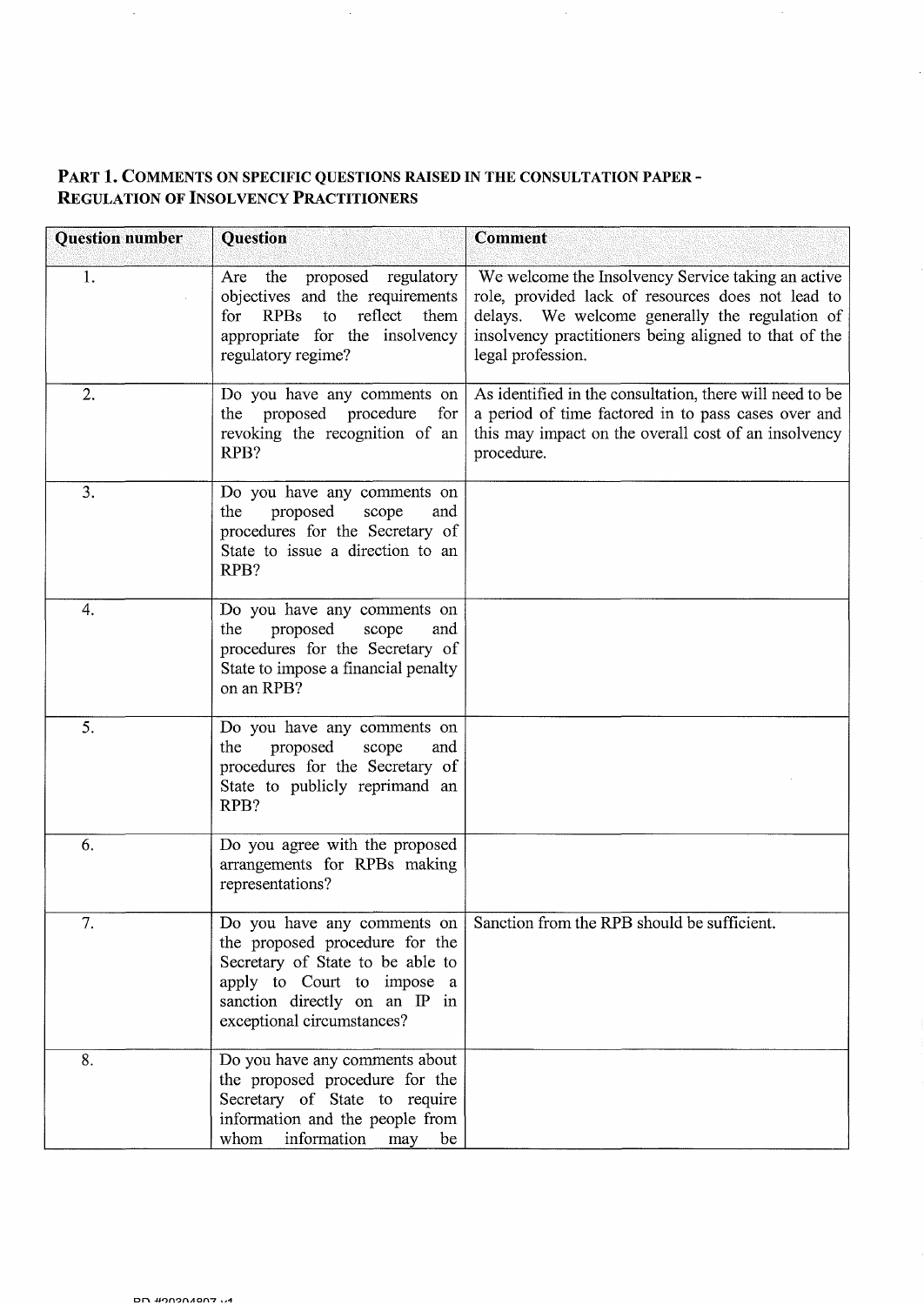| <b>Question number</b> | <b>Question</b>                                                                                                                           | <b>Comment</b>                                                                                                                                                                                                                                                                      |
|------------------------|-------------------------------------------------------------------------------------------------------------------------------------------|-------------------------------------------------------------------------------------------------------------------------------------------------------------------------------------------------------------------------------------------------------------------------------------|
|                        | required?                                                                                                                                 |                                                                                                                                                                                                                                                                                     |
| 9.                     | Do you agree with the proposal to<br>provide a reserve power for the<br>Secretary of State to designate a<br>single insolvency regulator? | This proposal is fine for now as it is subject in any<br>event to further consultation at the time, and best<br>considered in light of developments at that stage.<br>Obviously the revocation powers would need to be<br>amended/removed if there was to be only one<br>regulator. |
| 10.                    | Do you have any comments on<br>proposed functions<br>the<br>and<br>powers of a single regulator?                                          |                                                                                                                                                                                                                                                                                     |

 $\hat{\mathcal{A}}$ 

 $\bar{\gamma}$ 

 $\sim$ 

 $\hat{\mathcal{A}}$ 

#### PART 2 - COMMENTS ON SPECIFIC QUESTIONS RAISED IN THE CONSULTATION PAPER - INSOLVENCY PRACTITIONER FEE REGIME

| 11. | Do you agree with the assessment<br>of the costs associated with fee<br>complaints being reviewed by<br>RPBs?                                                                                                                                                  | We welcome the idea of an RPB being a check and<br>balance.                                                                                                                                                                                                              |
|-----|----------------------------------------------------------------------------------------------------------------------------------------------------------------------------------------------------------------------------------------------------------------|--------------------------------------------------------------------------------------------------------------------------------------------------------------------------------------------------------------------------------------------------------------------------|
| 12. | Do you agree that by adding IP<br>fees representing value for money<br>to the regulatory framework,<br>greater compliance monitoring,<br>oversight and complaint handling<br>of fees can be delivered by the<br>regulators?                                    | Yes                                                                                                                                                                                                                                                                      |
| 13. | Do you believe that publishing<br>information on approving fees,<br>how to appoint an IP, obtain<br>quotes and negotiate fees and<br>comparative fee data by asset<br>assist<br>will<br>size,<br>unsecured<br>creditors to negotiate competitive<br>fee rates? | It is desirable to share information and introduce<br>measures to increase creditor understanding, but this<br>does not follow that this will give creditors greater<br>bargaining power. The use of websites to share<br>information is to be encouraged to save costs. |
| 14. | Do you think that any further<br>exceptions should apply?<br>For<br>if<br>example,<br>one<br><b>or</b><br>two<br>unconnected unsecured creditors<br>make up a simple majority by<br>value?                                                                     | Yes. The imposition of a fixed fee or percentage of<br>realisations fee will not, in our view, serve creditors<br>in many cases.                                                                                                                                         |
| 15. | Do you have any comments on<br>the proposal set out in Annex A to<br>restrict time and rate as a basis of<br>remuneration to cases where there<br>is a creditors committee or where                                                                            | Creditors' committees cost money and take time<br>which may impact on the success of certain<br>insolvency procedures. See comments above and<br>below: arbitrary measures will lead either to over-                                                                     |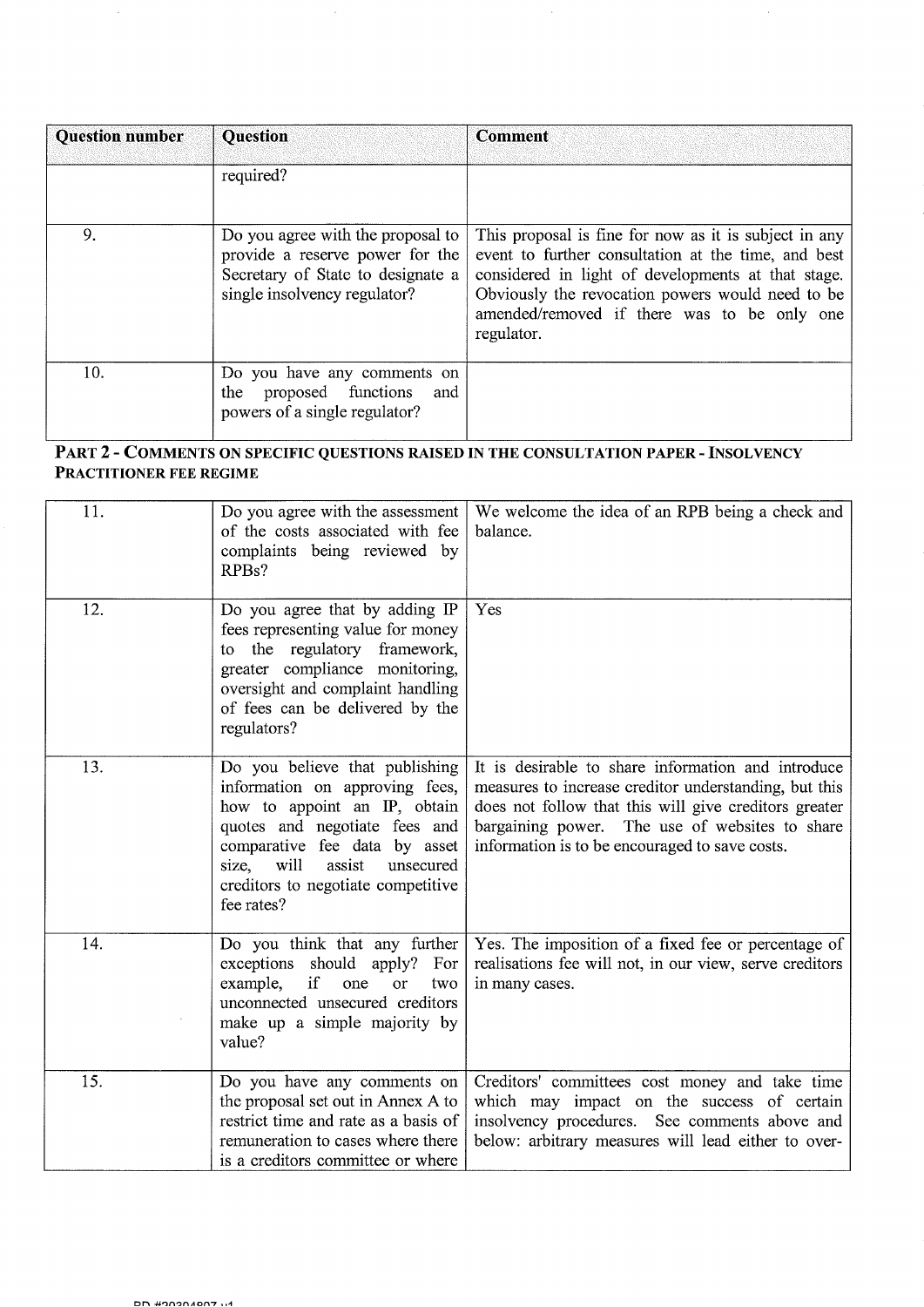| <b>Question number</b> | <b>Question</b>                                                                                                                                                                                                                                                                | <b>Comment</b>                                                                                                                                                                                                                                                                                                                                                                                                |
|------------------------|--------------------------------------------------------------------------------------------------------------------------------------------------------------------------------------------------------------------------------------------------------------------------------|---------------------------------------------------------------------------------------------------------------------------------------------------------------------------------------------------------------------------------------------------------------------------------------------------------------------------------------------------------------------------------------------------------------|
|                        | secured creditors will not be paid<br>in full?                                                                                                                                                                                                                                 | estimating or under-performing.                                                                                                                                                                                                                                                                                                                                                                               |
| 16.                    | What impact do you think the<br>proposed changes to the<br>fee<br>structure will have on IP fees and<br>returns to unsecured creditors?                                                                                                                                        | Fixed fees will be larger on big cases to take account<br>of unknown variables or may not be undertaken by<br>larger firms, which could impact on quality/lack of<br>relevant expertise and be unnecessarily inflexible. It<br>could also see a marked rise in pre-packs instead of<br>trading insolvencies because the costs of pre-packs<br>may be perceived to be easier to estimate/fix at the<br>outset. |
|                        |                                                                                                                                                                                                                                                                                | IPs may be forced to make decisions based on<br>cost/time not return for creditors. New proposed rule<br>$17.14(6)$ which gives the ability to fix different<br>percentages for different types of work, so for<br>example some tasks may be outsourced.                                                                                                                                                      |
| 17.                    | Do you agree that the proposed<br>changes to basis for remuneration<br>should not apply to company<br>voluntary<br>arrangements,<br>members' voluntary liquidation or<br>individual<br>voluntary<br>arrangements?                                                              | Yes CVAs and IVAs seem to lend themselves<br>(perhaps even better) to fixed fee arrangements.<br>Members' voluntary liquidation makes sense in<br>theory (because of solvency) but when a members<br>voluntary liquidation converts into a creditors<br>voluntary liquidation, we assume the new Rules will<br>apply to that part of the process.                                                             |
| 18.                    | Where the basis is set as a<br>percentage of realisations, do you<br>favour setting a prescribed scale<br>for the amount available to be<br>taken as fees, as the default<br>position with the option of<br>seeking approval from creditors<br>for a variation of that amount? | We do not agree with the sliding percentage scale<br>which<br>based<br>the<br>size<br>decreases<br>on<br>οf<br>assets/realisations. This could act as a disincentive to<br>take on larger/more complicated cases and make<br>more realisations. In general it could lead to fees<br>disproportionate to the work done (particularly in<br>smaller cases).                                                     |
| 19.                    | Is the current statutory scale<br>commercially viable? If not what<br>might<br>$\rm{a}$<br>commercial<br>scale,<br>appropriate for the majority of<br>cases, look like and how do you<br>suggest such a scale should be<br>set?                                                |                                                                                                                                                                                                                                                                                                                                                                                                               |
| 20.                    | Do you think there are further<br>circumstances in which time and<br>rate should be able to be charged?                                                                                                                                                                        | Yes. Fixed or percentage fees lend themselves to<br>routine matters (e.g. realising assets) but not other<br>circumstances E.g. the fees involved in a) defending<br>vexatious litigation/claims (in particular in English<br>appointments over foreign companies) b) defending<br>ROT claims. We are concerned that court sanction to<br>proceed on many matters not currently requiring                     |

 $\mathcal{L}_{\mathcal{A}}$ 

 $\mathcal{A}^{\mathcal{A}}$ 

 $\sim$ 

 $\mathcal{A}$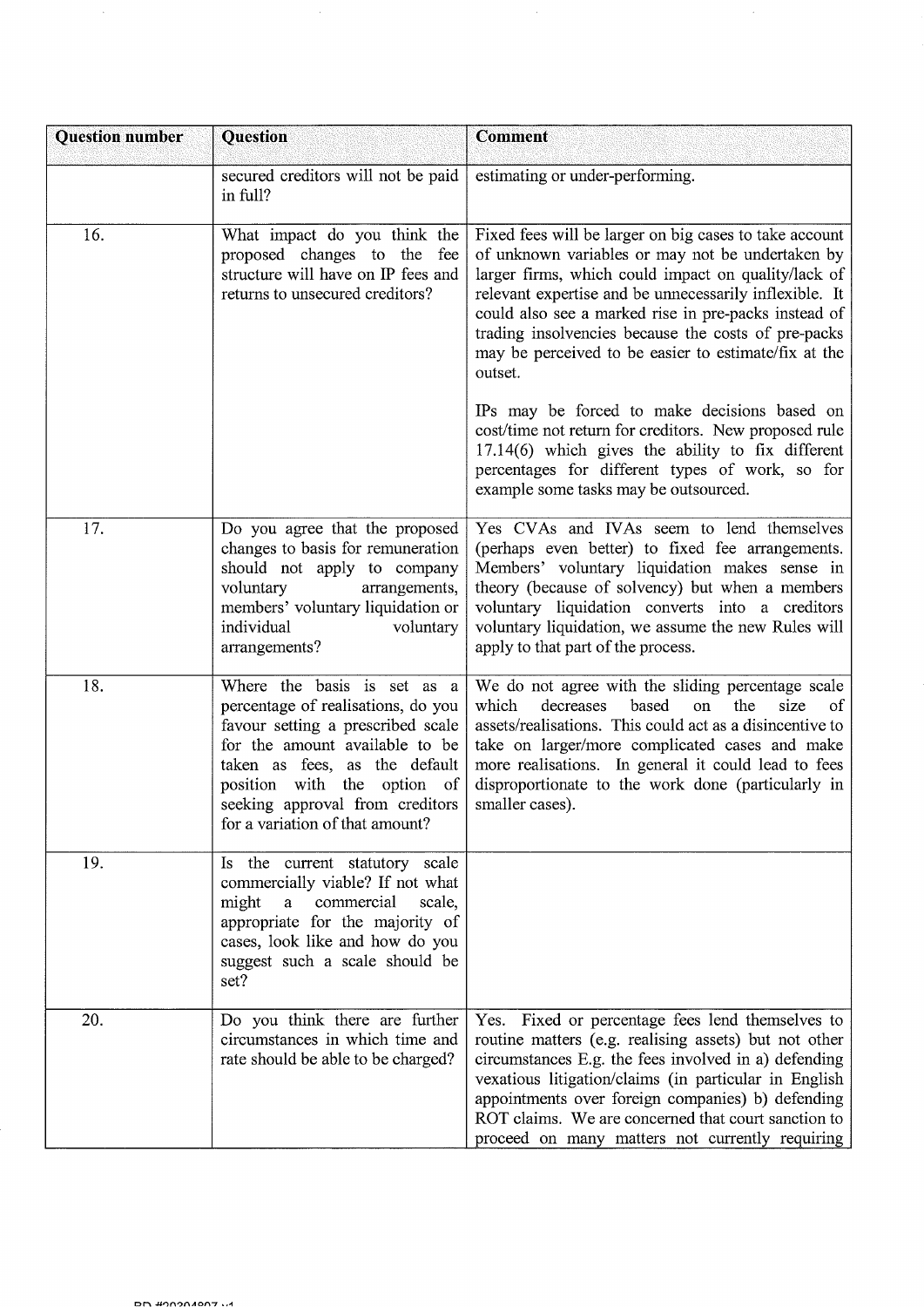| <b>Question number</b> | <b>Ouestion</b> | <sup>'</sup> Comment                                |
|------------------------|-----------------|-----------------------------------------------------|
|                        |                 | sanction will be necessary just to get fees agreed. |

# Impact Assessment questions:

| 21. | Do you agree with this estimation<br>for familiarisation costs for the<br>changes to the fee structure?                                                                                                      |                      |
|-----|--------------------------------------------------------------------------------------------------------------------------------------------------------------------------------------------------------------|----------------------|
| 22. | As a secured creditor, how much<br>time/cost do you anticipate these<br>changes will require in order to<br>familiarise yourself with the new<br>fee structure?                                              |                      |
| 23. | To what extent do you expect the<br>new fee structure to reduce the<br>current level of overpayment?                                                                                                         | Not in larger cases. |
| 24. | Do you agree with the assessment<br>that the requirement to seek<br>approval of creditors for the<br>percentage of assets against which<br>remuneration will be taken, will<br>not add any additional costs? |                      |
| 25. | with<br>agree<br>these<br>Do<br>you<br>assumptions? Do you have any<br>data to support how the changes<br>to the fee structure will impact on<br>the fees currently charged?                                 |                      |
| 26. | Do you agree or disagree in<br>adding a weight in the relative<br>costs and benefits to IPs and<br>unsecured creditors? If you agree,<br>what would the weight be?                                           |                      |
| 27. | believe<br>consultees<br>Do<br>these<br>measures will improve the market<br>confidence?                                                                                                                      | No                   |
| 28. | consultees<br>believe<br>these<br>Do<br>will<br>improve<br>the<br>measures<br>of<br>reputation<br>the insolvency<br>profession?                                                                              | No                   |